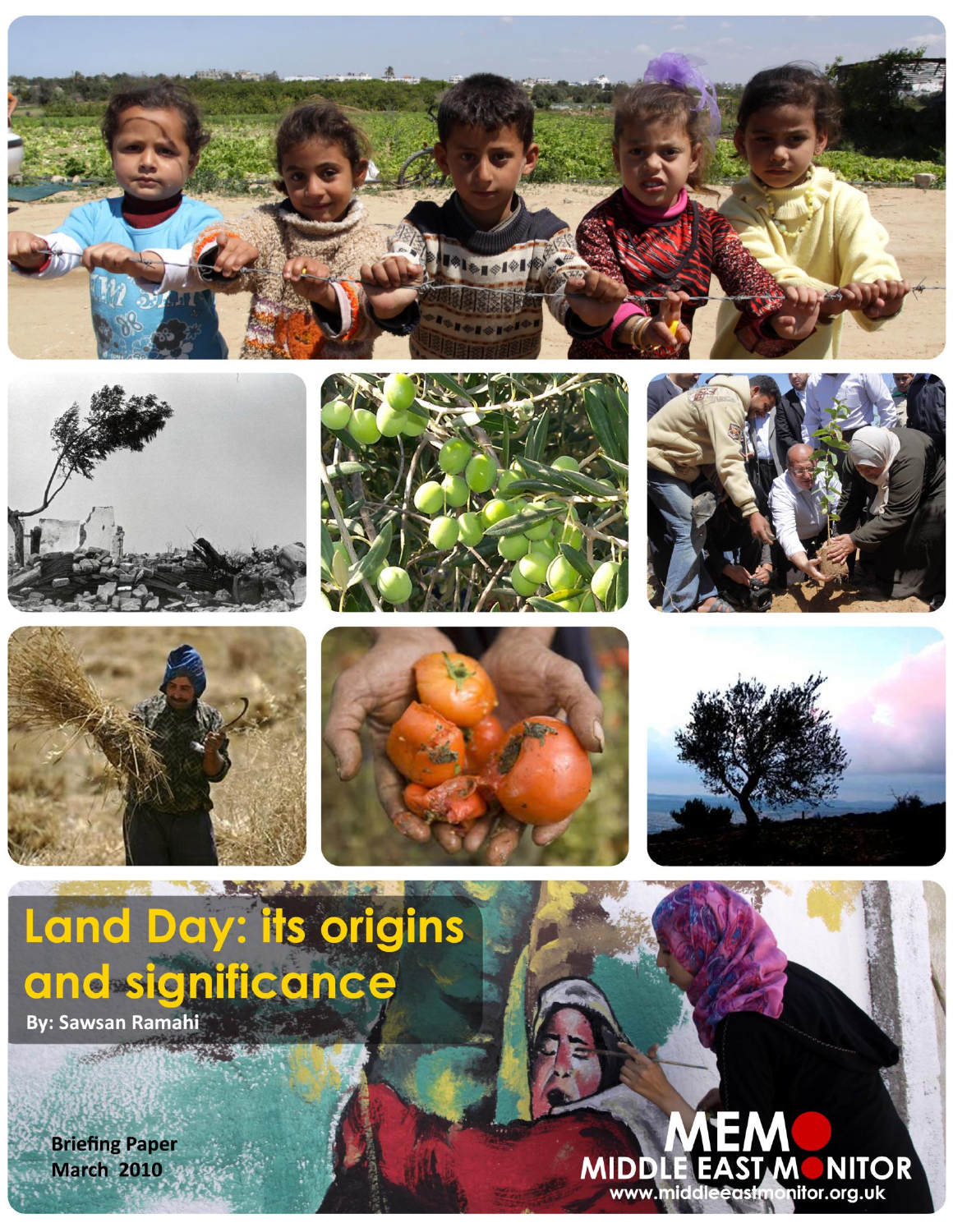

# **Land Day: its origins and significance**

#### **By Sawsan Ramahi**

#### **Background**

Land Day is considered to be a milestone in the history of the Palestinian struggle. It is the day when the Palestinian people declared their commitment to defending the land of their forefathers, and maintain their identity and national rights, despite the ongoing Israeli massacres, terrorism and abuse. It is the day when the Palestinian people stood up to Israeli efforts to seize and Judaize Palestinian land and eliminate its Arab citizens by repressive, brutal and immoral means.

Land Day is a day of national uprising that started on the  $30<sup>th</sup>$  of March 1976 in the form of a general strike and mass demonstrations in all Palestinian towns and villages occupied since 1948. The slogans were centred on the injustices and racial discrimination of the Zionist policies; from the confiscation of Palestinian land by the Israeli authorities since 1948, to attempts to remove the Palestinians from their land and to isolate them in small enclaves, as well as the various other means of oppression designed to restrict many aspects of their daily lives.

The day came about when the Palestinian masses in Israel and in the occupied territories decided to emphasise the Arab identity of historic Palestine, and protest against plans to empty the land of its Arab population and replace them with immigrant Jews.

In early 1975 the Israeli government announced a project to Judaize the Galilee, a region which has managed to retain its Arab majority despite all the Zionist schemes, under the name of 'Developing the Galilee'. The [objectives](http://www.palestine-info.com/arabic/palestoday/readers/articles/3adelhashem/30_3_02.htm) of the project as published by the Israeli Ministry of Agriculture are:

- 1. Converting the Galilee into a region with a Jewish majority.
- 2. Ensuring proper distribution of the Jewish population in the Galilee.
- 3. Enhancing the economy of the population present as well as those who join them in the future.
- 4. The construction of eight industrial estates.



TEL: +44 208 838 0231 FAX: +44 208 838 0705  $EMAIL: INFO@MEMONITOR.BRS.UK$ WEBSITE: WWW.MEMONITOR.ORG.UK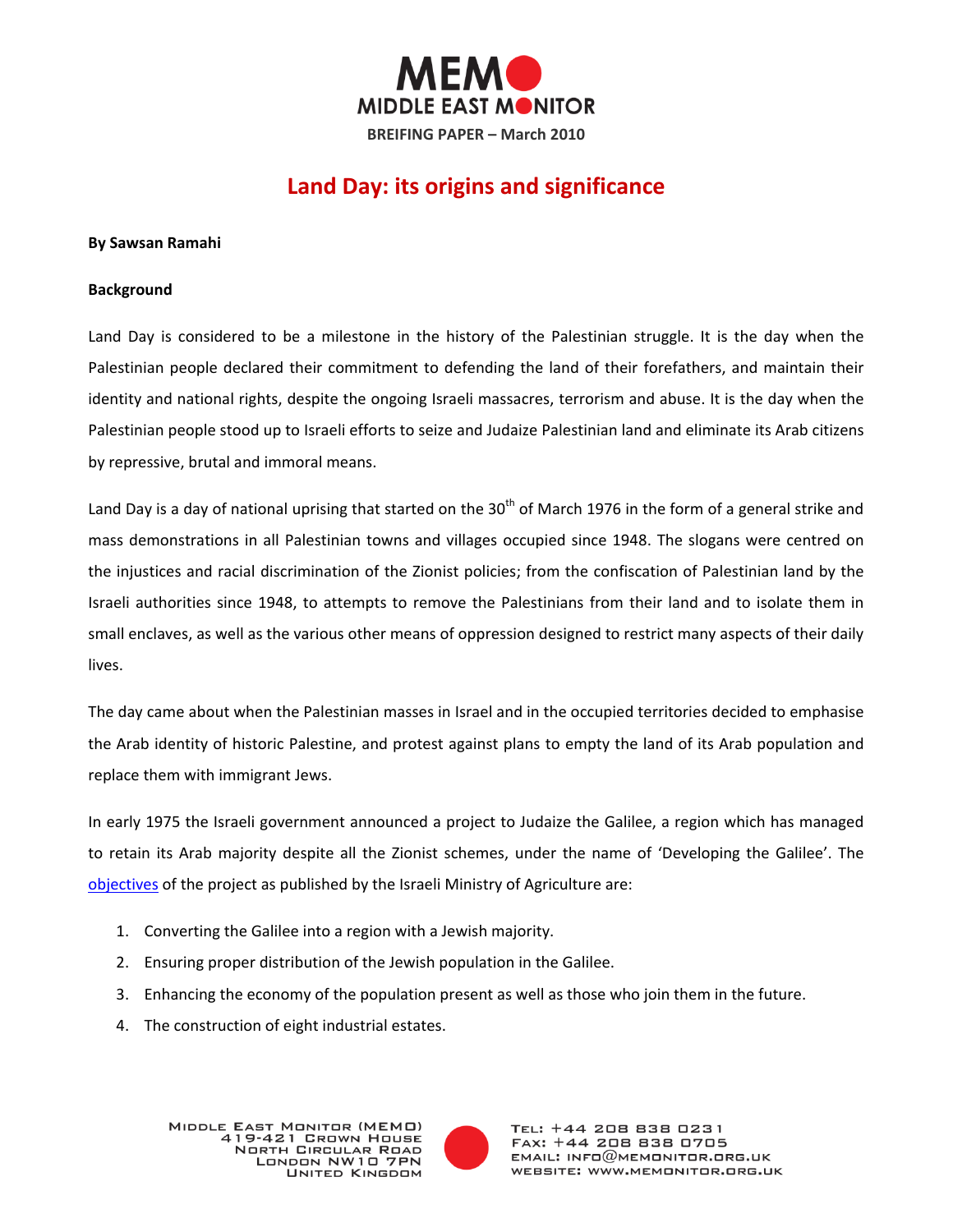

On March 1<sup>st</sup> 1976 Yisrael Koenig the acting Major General of the Israeli northern region prepared a secret document, aimed at emptying the Galilee of its Arab population, the seizure of Palestinian lands and Judaizing of the region. The document was submitted as a recommendation to the Israeli government under the title: "The draft memorandum for the treatment of Israeli Arabs." It warned of the increasing population of Palestinians in the northern region, approximately equal to the number of Jews at the time, and that in a few years the Palestinians will become the majority in the region, explaining that this constitutes a serious threat to the Jewish character of Israel.

In this overtly racist [document,](http://ar.wikipedia.org/wiki/%D9%88%D8%AB%D9%8A%D9%82%D8%A9_%D9%83%D9%8A%D9%86%D9%86%D8%BA) Koenig called for reducing the proportion of Palestinians in the Galilee and Negev regions, by seizing the remainder of their agricultural land and besieging them economically and socially. The document also recommended instructing new Jewish immigrants to settle in the Galilee and Negev regions, while facilitating the migration of Arab youth and students out of the country and preventing their return.

Following this in 1976 the Israeli Defence Minister Yitzhak Rabin, issued an order to confiscate about 21,000 dunums of land (1 *dunam equals* 1000 square meters) belonging to the Arab towns of Deir Hanna, Sakhnin and Arabeh in the Galilee region. The Palestinians in Israel then declared a general strike and held demonstrations in several Arab towns and villages. Clashes broke out between the protestors and Israeli police/defences forces. As a result, six Palestinians were killed, 49 injured and 300 arrested. The Palestinians in Israel demanded an investigation by the Israeli authorities into the police killings of the Palestinians who are considered Israeli citizens, but their demands were rejected under the pretext that the army had encountered enemy forces.

Land Day was therefore a turning point in the relationship between the Israelis and the Palestinians in Israel as this was the first time the Palestinian masses publicly challenged the Israeli authorities. Land Day also served to unify the Palestinians in Israel in resistance against the oppression they faced.

The Land Day uprising was not a coincidence, nor was it simply a result of the decision to confiscate some land in 1976, rather it was a reaction to the deprivation suffered by the Palestinian people in occupied Palestine since the establishment of Israel in 1948.

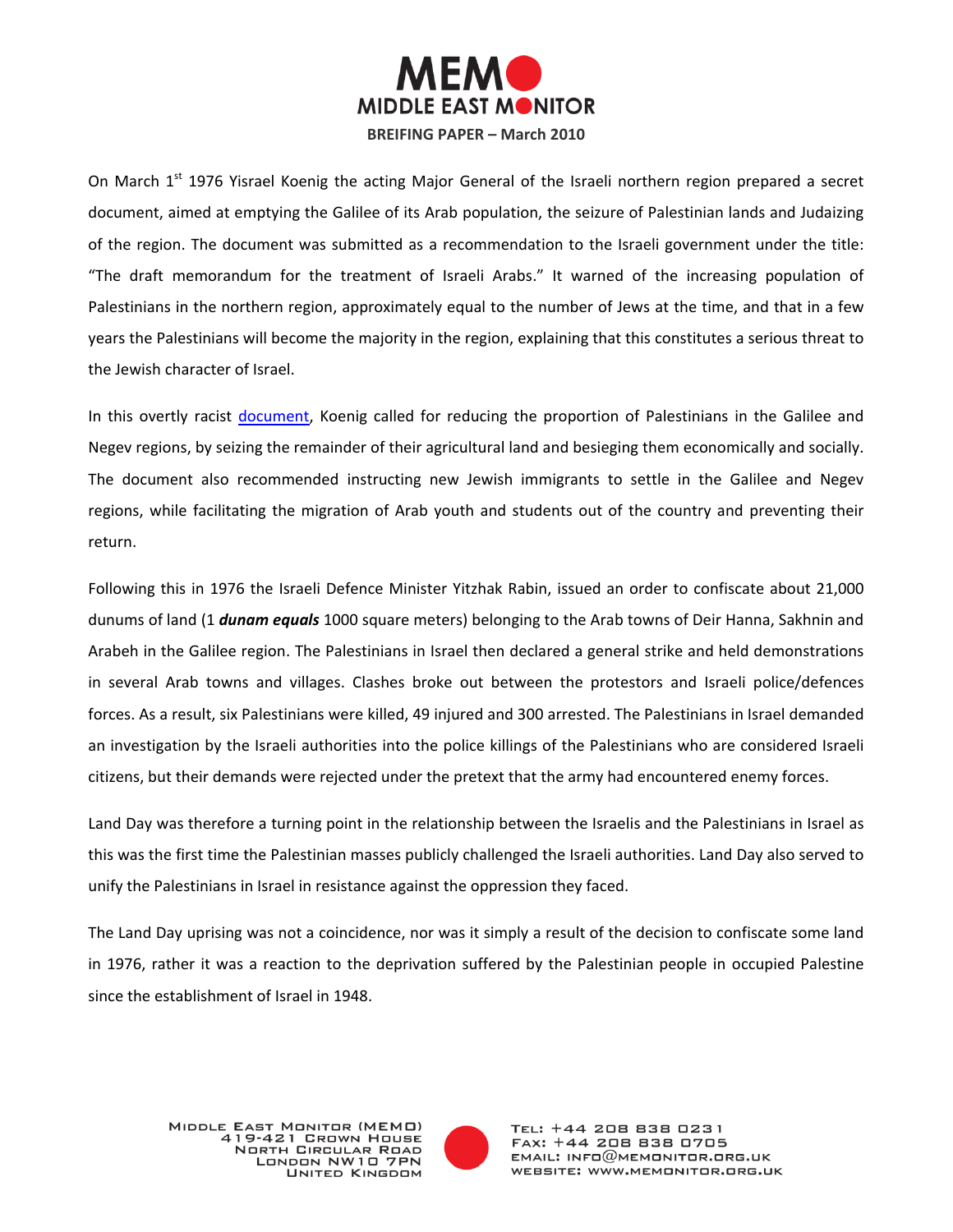

Seizing Palestinian land is a fundamental part of the Zionist project as indicated in Zionist literature; especially that produced at the First Zionist Congress in Basel (Switzerland) in 1897. Since the creation, Israel has consistently pursued a policy of Judaizing the land and expulsion of its Arab citizens. Not only do the Israeli authorities confiscate the land of the Palestinian Arabs who were forced to flee their lands in 1948 but they also work continuously to seize the rest that is in the possession of those who remained in their land.

## **A land targeted for more than a hundred years**

Since the First Zionist Congress in Basel in 1897, it was clear that the aim of the Zionist enterprise was to seize Palestinian land and expel its Arab population with the ultimate goal of establishing a Jewish state with the lowest possible number of Arabs. Accordingly, the Zionist movement managed to ally itself with major powers, especially Britain, which ruled Palestine as a mandatory from 1922 – 1948, leading to the establishment of the state of Israel on 15 May 1948, on 20,000 square kilometres of Palestinian land – which constitutes 74% of the total area (27,009 square kilometres) of the [historic Palestine.](http://www.palestineremembered.com/GeoPoints/Rantis_1511/Article_9187.html)

The most intensive phase of Zionist settlement in Palestine was during the British Mandate. During this period, successive British governments played a major role in enabling the Jews to control large areas of Palestinian land by transferring ownership of publicly owned lands to them. As such the Jewish immigrants were able to own over 2,070,000 dunams.

It is important to note that the Zionist institutions were keen on ensuring that these lands were spaced out, so as to ensure that the Jewish State would cover a greater area. Under the British Mandate, the Zionist movement managed to seize 30% of the total agricultural land in Palestine, which the authorities helped to facilitate by easing the transfer of ownership of Palestinian land to Zionist organizations. It also granted the Jewish Agency vast areas [\(195,000 dunams\)](http://thawra.alwehda.gov.sy/_print_veiw.asp?FileName=69532392920090614213139) of Palestinian land.

The Zionist organisations 'Haganah', 'Stern' and 'Irgun' were able in 1948 to expel over 850,000 Palestinians from their lands, forcing them to become refugees in Jordan, Syria and Lebanon, as well as the West Bank and Gaza Strip. The number of Palestinian refugees at the time made up 57% of the total sum of the Palestinian people in 1948, which totalled about 1.5 million. In contrast, those who managed to remain within the socalled Green Line were about 151,000 Palestinians, mostly concentrated in the Galilee and the Negev. These so called 'Arab Israelis' are now 1.2 million in number and since 1948 have become a minority in their own land.

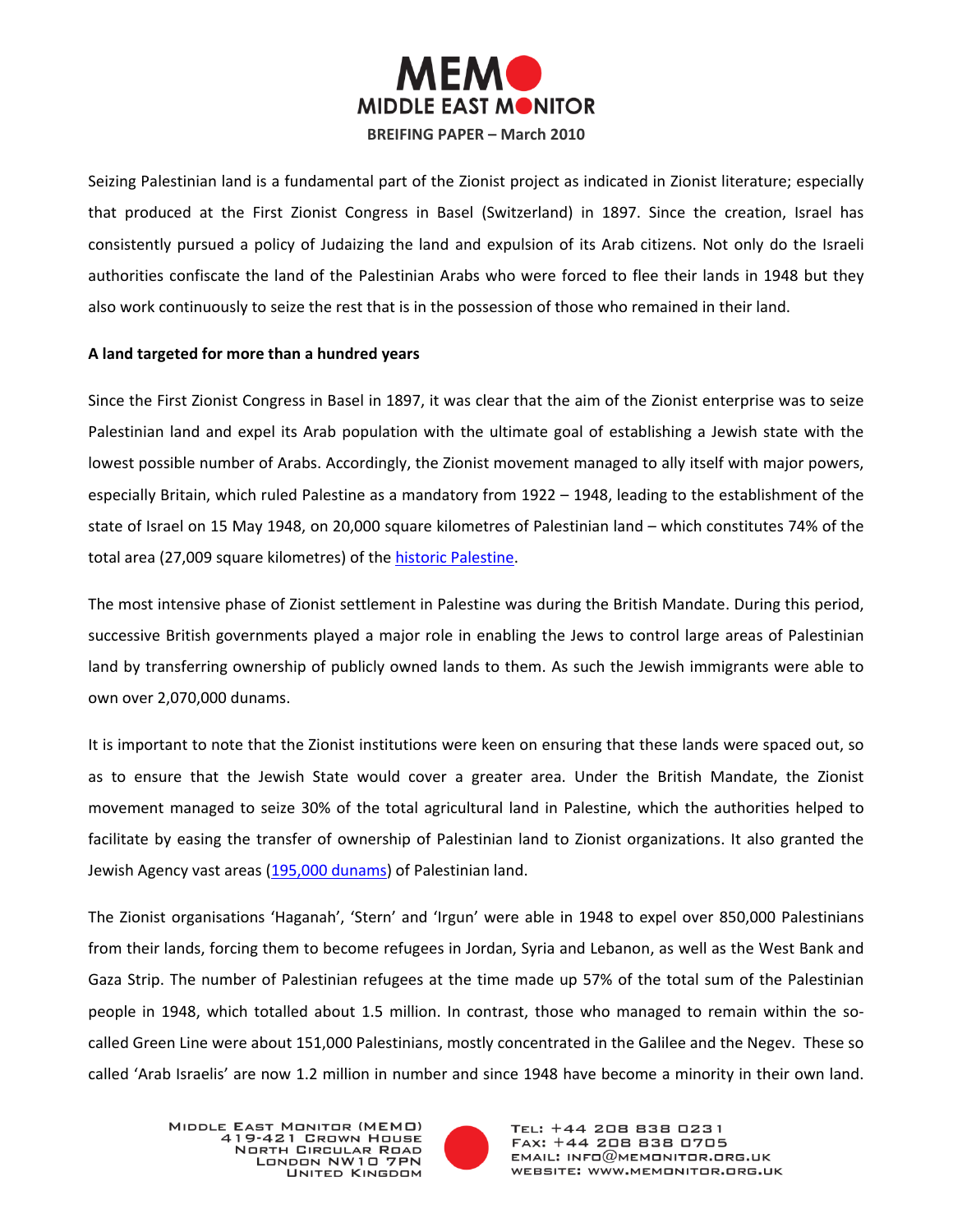

Recently they have been the subject of attention by decision-makers in Israel because their population growth is seen as a threat to the Zionist project.

Accordingly, successive Israeli governments have sought, since 1948, to make life for the Arab community within their homeland unbearable through the imposition of facts on the ground to prevent Palestinian construction and geographical expansion, along with the confiscation of large parts of Arab land for the establishment of more Jewish settlements. This is despite attracting more Jews from around the world, raising the total from 650,000 in 1948 to more than 5.5 million in the beginning of 2008.

To further strengthen its authority over the Palestinian territories, Israel passed a law called the 'Law of Return' in 1950 which enables any Jew in the world to settle in Israel, while seizing the territories of the Palestinian refugees through another law entitled the 'Law of Absentee Property'.

In this respect, the confiscated lands owned by Palestinian refugees who were expelled in 1948 is approximately [17,178,000](http://www.palestineremembered.com/GeoPoints/Rantis_1511/Article_9187.html) dunums constituting 63.6% of the total area of historic Palestine and, and 84.5% of Israel.

## **The apartheid wall and the Judaizing of Palestinian land**

The latest tool for land Judaization adopted by Israel is the apartheid wall Israel is building which cuts deep into the Palestinian territories. Derived from the "Iron Wall" idea of "Jabotinsky" – a Zionist ideologue - for a wall of intimidation and terror, the wall is a practical embodiment of the intellectual arguments present in his writings.

In July of 2003 the project to build the wall was announced. The plans indicated that it would devour more than half of the West Bank and withhold the Palestinian water sources for the benefit of the Jewish settlers. The full length of the wall, as planned, was 622 km, and is thus twice the length of the so-called Green Line. As of late 2009, construction of about 60% had been completed. According to Palestinian sources, 85% of the planned wall cuts deep into the West Bank.

The apartheid wall, as it is known, represents a large scale land-grabbing project, and divides the West Bank into several pieces, isolating hundreds of thousands of Palestinians into enclaves. The wall has affected an estimated 300,000 Palestinians so far through confiscation of land, the uprooting of trees, prevention of access to farms and water sources in a number of villages in the northern West Bank, Jerusalem and Bethlehem areas.

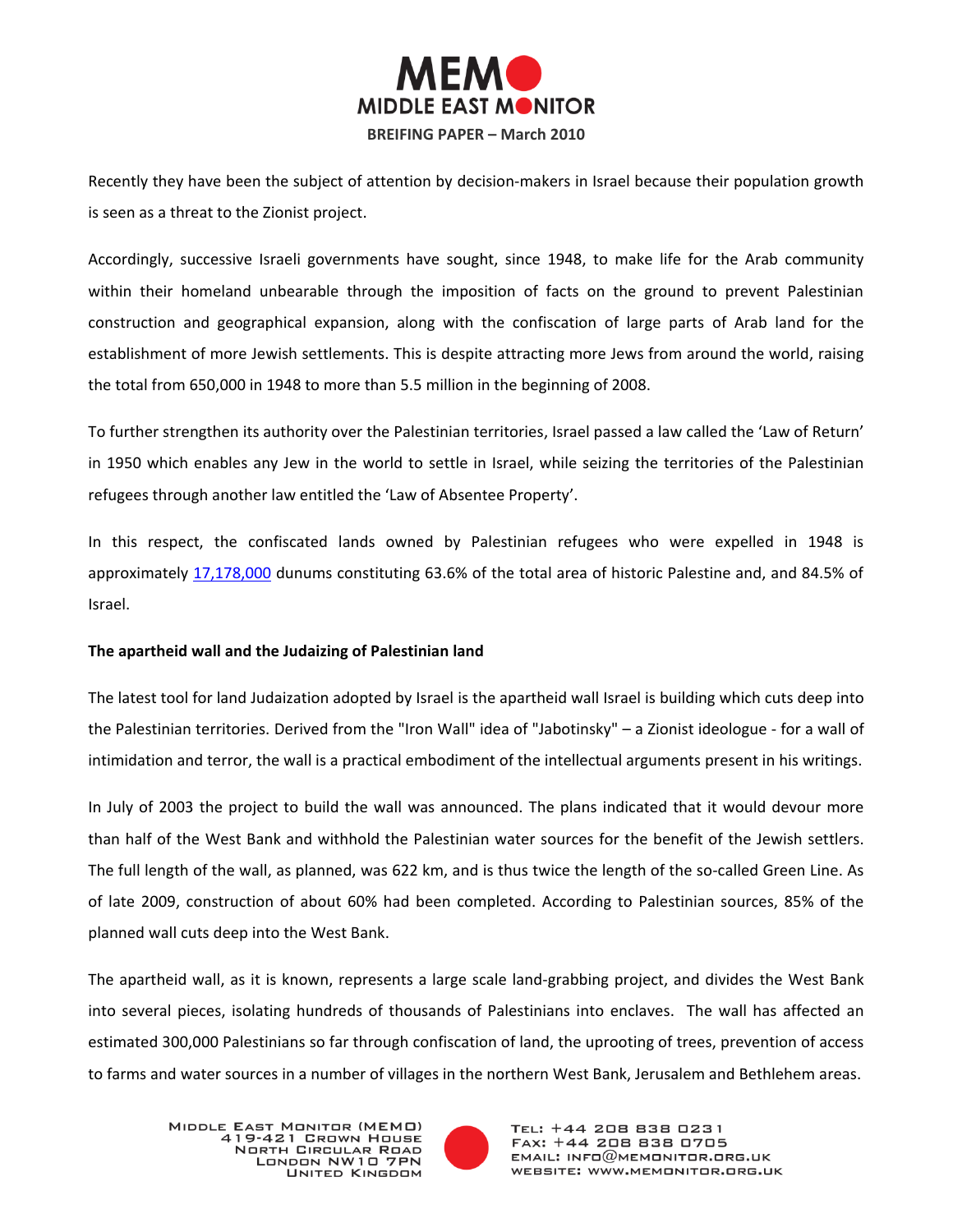

Furthermore, there are 93,200 Palestinians living in areas between the wall and the Green Line, and 32.7% of the West Bank villages will face difficulties in accessing medical services and other basic services upon completion of the wall's construction.

A large number of human rights organisations, as well as the decision of the International Court of Justice in the Hague (2004), have made clear that "Israel's construction of the Apartheid Wall in the West Bank constitutes a [flagrant violation of human rights](http://www.palestineremembered.com/GeoPoints/Rantis_1511/Article_9187.html) and international law, as a unilateral demarcation of the border with the West Bank" as well as in terms of other violations of international law associated with it such as the annexation of lands, collective punishment, seizure of private property, destruction of homes and properties, in addition to violating fundamental human rights, such as the right to work and the freedom of movement.

## **The confiscation of land – an elimination of the two-state solution**

On 26 June 2009, Israel published twelve adverts in the Arab newspaper 'Al-Quds' and in Hebrew newspapers announcing the confiscation of 140,000 dunums of Palestinian land and the transfer of ownership to the Israeli Civil Administration. The confiscated region spans the area from Seir village (northeast of Hebron) in the south, to South Jericho (central West Bank), and from Bethlehem in the west to the Dead Sea in the east, which effectively means Israeli control of the entire West Bank desert. Experts and politicians warn of the impossibility of a Palestinian state after such large-scale confiscation of land, calling for greater international pressure on Israel to compel it to abandon its plan.

In clarifying the impact of the decision, Abd al-Hadi Hantash, a member of 'The General Committee for Defending the Land' said that the occupation is carrying out a series of plans, of which the Allon Plan, first announced in 1970, dictates the capture of a strip from north to south parallel to the Jordan River and the Dead Sea 10 to 13 km wide.

Another plan is detailed in a document by [Israel Galili](http://www.aljazeera.net/NR/exeres/F6AEEFCA-DCFD-44A0-A81E-5047ACA95D1D.htm) demanding the confiscation of more land, as well as the setting up of settlements to prevent a return to the borders of 1967.

An international group active in the field of human rights has warned that the two-state solution to the 62 year old Arab-Israeli conflict has become practically impossible because Israel's policies continue to confiscate Palestinian property together with the continued denial of the right for refugees to return to their homes and lands.

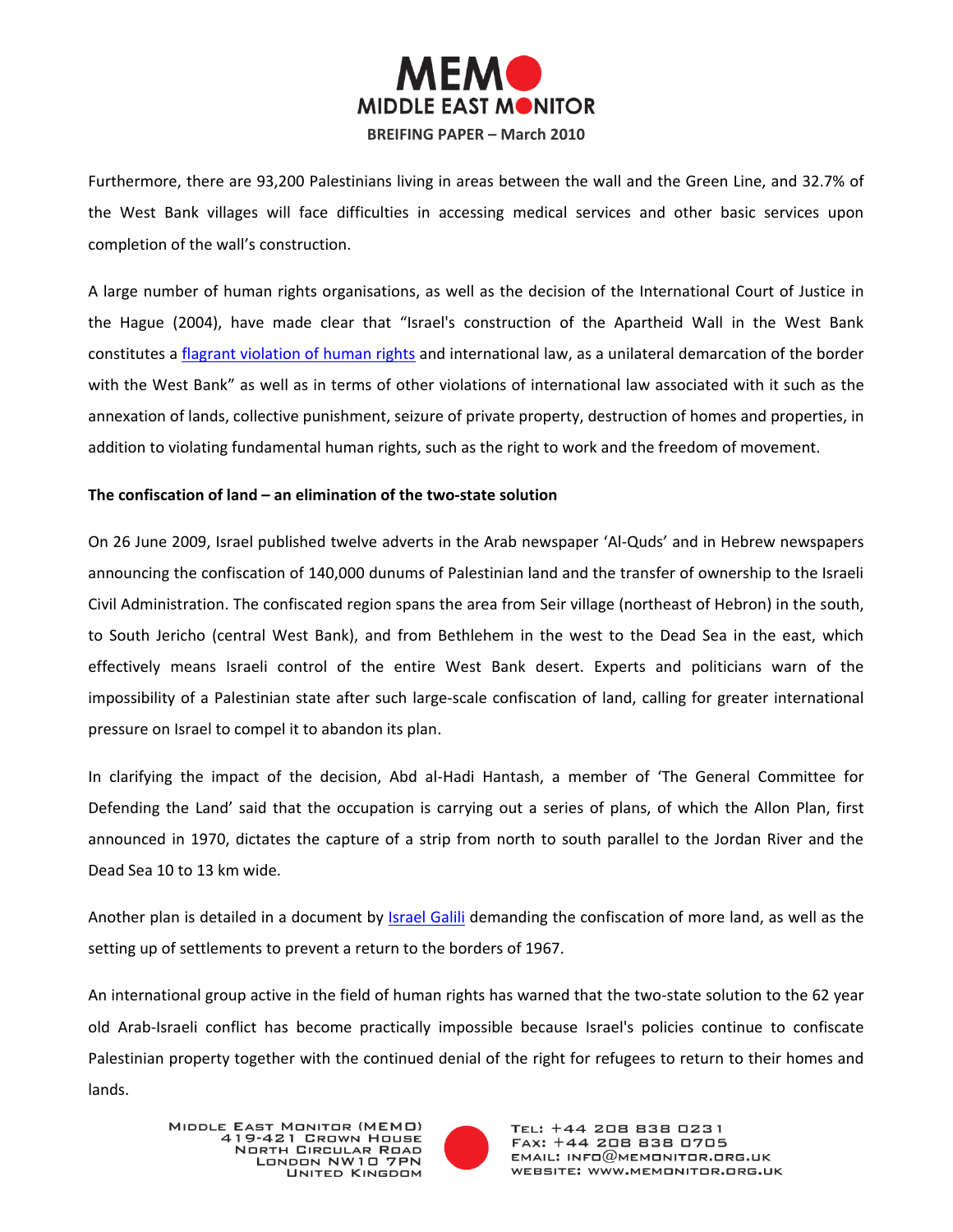

The report is entitled 'Ruling Palestine: A History of the Legally Sanctioned Jewish-Israeli Seizure of Land and Housing in Palestine', by the independent Geneva-based Centre on Housing Rights and Evictions (COHRE) and BADIL Resource Centre for Palestinian Residency and Refugee Rights. The report covers details of how the Zionist leaders, and successive Israeli governments, manipulated Ottoman and British laws in addition to the introduction of a legal system aimed at dispossessing the Palestinians of their property and land. The report warns that if Israel continues to confiscate land at the current rate, upon completion of the 'security' wall, the Palestinian territories compromising of Gaza and the remainder of the West Bank – on which a Palestinian state is expected – will cover less than 8% of the area of historic Palestine.

When the State of Israel was created in 1948, Jews owned less than 10% of the area of the land. Today, these figures have been reversed; as Israel effectively controls, militarily, the whole area of historical Palestine and is in direct possession (or has cleared for its use) approximately 90% of the territory of historic Palestine.

Scott Leckie, the Executive Director of (COHRE) says "Our research reveals that Israeli law, far from providing impartial protection and equal treatment to all those that it affects, has been fundamental to the expropriation of Palestinian land and property since the State of Israel was unilaterally declared in 1948."

Leckie adds: "In the period 1948-49, the formation of Israel was followed by more than 30 separate military operations by Jewish-Israeli forces, which led to the flight or expulsion of over 800,000 Palestinians and the destruction of 531 Palestinian towns and villages. The calculated theft of Palestinian lands through both legal means and military aggression, as well as widespread housing demolitions and the imposition of apartheid-like laws by Israel, are difficult to see as anything other than a cruel form of ethnic cleansing."

There are today more than five million Palestinian refugees still deprived from returning to their lands, homes and properties, at a time when, over the past few years, millions of refugees around the world have returned to their homes. Examples include the cases of Bosnia and Herzegovina, Afghanistan, South Africa, Mozambique and Kosovo, whereas Israel still opposes the legitimate rights of Palestinian refugees to return to their homes.

He adds "Although the United States routinely supports the rights of refugees throughout the world to recover their former lands, homes and properties, it refuses to recognize that Palestinian refugees should also enjoy their legitimate property rights. The hypocrisy of the US stance which explicitly denies the property rights of Palestinian refugees is blatant and unjustifiable if terms such as human rights and the rule of law are to have

universal application."